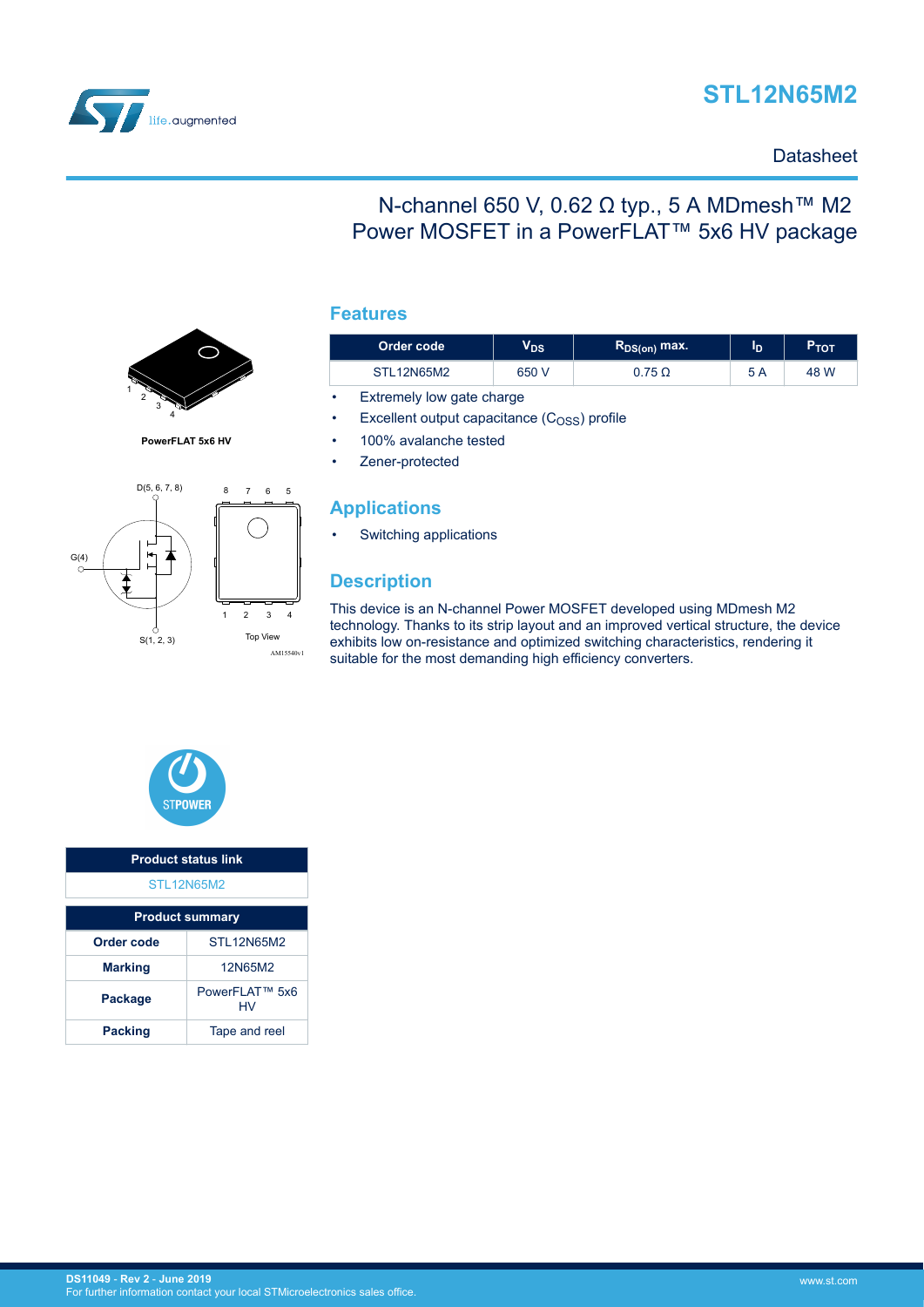# <span id="page-1-0"></span>**1 Electrical ratings**

| Table 1. Absolute maximum ratings |  |  |
|-----------------------------------|--|--|
|-----------------------------------|--|--|

| <b>Symbol</b>        | <b>Parameter</b>                                                | <b>Value</b> | <b>Unit</b> |
|----------------------|-----------------------------------------------------------------|--------------|-------------|
| $V_{GS}$             | Gate-source voltage                                             | ±25          | $\vee$      |
|                      | Drain current (continuous) at $T_{\text{case}} = 25 \text{ °C}$ | 5            | A           |
| I <sub>D</sub>       | Drain current (continuous) at $T_{\text{case}}$ = 100 °C        | 3.2          |             |
| $IDM$ <sup>(1)</sup> | Drain current (pulsed)                                          | 20           | A           |
| <b>P</b> TOT         | Total power dissipation at $T_{\text{case}}$ = 25 °C            | 48           | W           |
| $dv/dt^{(2)}$        | Peak diode recovery voltage slope                               | 15           | V/ns        |
| $dv/dt^{(3)}$        | MOSFET dv/dt ruggedness                                         | 50           |             |
| $T_{\text{stg}}$     | Storage temperature range                                       |              | °C          |
| T <sub>j</sub>       | Operating junction temperature range                            | $-55$ to 150 |             |

*1. Pulse width is limited by safe operating area.*

*2. ISD ≤ 5 A, di/dt ≤ 400 A/μs; VDS (peak) ≤ V(BR)DSS, VDD = 400 V.*

*3. VDS ≤ 520 V.*

#### **Table 2. Thermal data**

| Symbol                           | <b>Parameter</b>                 | <b>Value</b> |               |  |  |
|----------------------------------|----------------------------------|--------------|---------------|--|--|
| $R_{\text{thi-case}}$            | Thermal resistance junction-case | 2.6          | $\degree$ C/W |  |  |
| $R_{\text{thip}}$ <sub>(1)</sub> | Thermal resistance junction-pcb  | 50           |               |  |  |

*1. When mounted on a 1-inch² FR-4, 2 Oz copper board.*

### **Table 3. Avalanche characteristics**

| <b>Symbol</b>           | <b>Parameter</b>                                | <b>Value</b> | <b>Unit</b> |
|-------------------------|-------------------------------------------------|--------------|-------------|
| $I_{AR}$ $(1)$          | Avalanche current, repetitive or not repetitive | 1.2          |             |
| $E_{AS}$ <sup>(2)</sup> | Single pulse avalanche energy                   | 105          | mJ          |

*1. Pulse width limited by Tjmax.*

*2. starting T<sup>j</sup> = 25 °C, ID = IAR, VDD = 50 V.*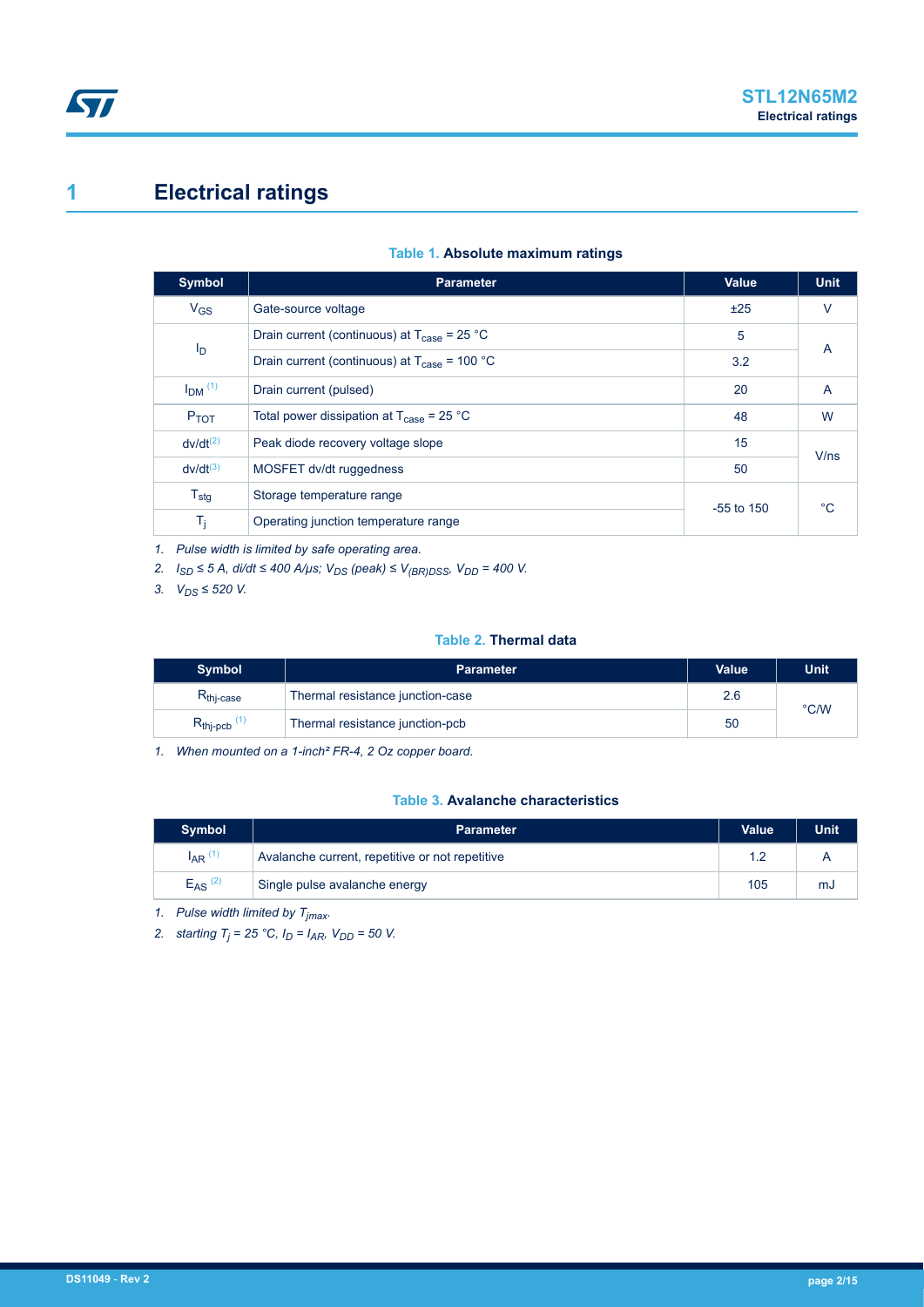# <span id="page-2-0"></span>**2 Electrical characteristics**

 $(T_{\text{case}} = 25 \text{ °C}$  unless otherwise specified)

| <b>Symbol</b>           | <b>Parameter</b>                  | <b>Test conditions</b>                                               | Min. | Typ. | Max. | $\vert$ Unit |
|-------------------------|-----------------------------------|----------------------------------------------------------------------|------|------|------|--------------|
| V <sub>(BR)DSS</sub>    | Drain-source breakdown voltage    | $V_{GS} = 0$ V, $I_D = 1$ mA                                         | 650  |      |      | ٧            |
|                         |                                   | $V_{GS}$ = 0 V, $V_{DS}$ = 650 V                                     |      |      |      |              |
| <b>I</b> <sub>DSS</sub> | Zero gate voltage drain current   | $V_{GS}$ = 0 V, $V_{DS}$ = 650 V, $T_{case}$ = 125 °C <sup>(1)</sup> |      |      | 100  | μA           |
| <b>IGSS</b>             | Gate-body leakage current         | $V_{DS} = 0 V$ , $V_{GS} = 25 V$                                     |      |      | ±10  | μA           |
| $V_{GS(th)}$            | Gate threshold voltage            | $V_{DS} = V_{GS}$ , $I_D = 250 \mu A$                                | 2    | 3    | 4    | $\vee$       |
| $R_{DS(on)}$            | Static drain-source on-resistance | $V_{GS}$ = 10 V, $I_D$ = 3 A                                         |      | 0.62 | 0.75 | Ω            |

**Table 4. Static**

*1. Defined by design, not subject to production test.*

### **Table 5. Dynamic**

| Symbol                               | <b>Test conditions</b><br><b>Parameter</b> |                                                                                            |                          |      | Min. Typ.   Max.   Unit |    |
|--------------------------------------|--------------------------------------------|--------------------------------------------------------------------------------------------|--------------------------|------|-------------------------|----|
| $C_{iss}$                            | Input capacitance                          |                                                                                            | ٠                        | 410  | -                       |    |
| C <sub>oss</sub>                     | Output capacitance                         | $V_{DS}$ = 100 V, f = 1 MHz, $V_{GS}$ = 0 V                                                |                          | 20   | ۰                       | pF |
| C <sub>rss</sub>                     | Reverse transfer capacitance               |                                                                                            | ٠                        | 0.9  | Ξ.                      |    |
| (1)<br>$C_{\rm OSS}$ eq. $^{\prime}$ | Equivalent output capacitance              | $V_{DS}$ = 0 to 520 V, $V_{GS}$ = 0 V                                                      | $\blacksquare$           | 43   | -                       | pF |
| $R_G$                                | Intrinsic gate resistance                  | $f = 1$ MHz open drain                                                                     | $\overline{\phantom{a}}$ | 6.4  | -                       | Ω  |
| $Q_g$                                | Total gate charge                          |                                                                                            | $\overline{\phantom{a}}$ | 12.5 | Ξ.                      |    |
| $Q_{gs}$                             | Gate-source charge                         | $V_{\text{DD}}$ = 520 V, I <sub>D</sub> = 7 A, V <sub>GS</sub> = 0 to 10 V (see Figure 14) | $\overline{\phantom{a}}$ | 3.2  | -                       | nC |
| $Q_{gd}$                             | Gate-drain charge                          |                                                                                            | ٠                        | 5.8  | -                       |    |

*1. Coss eq. is defined as a constant equivalent capacitance giving the same charging time as Coss when VDS increases from 0 to 80% VDSS.*

#### **Table 6. Switching times**

| Symbol |              | <b>Parameter</b>    | <b>Test conditions</b>                                                                                                   |     | Min.   Typ.   Max.   Unit |    |
|--------|--------------|---------------------|--------------------------------------------------------------------------------------------------------------------------|-----|---------------------------|----|
|        | $t_{d(on)}$  | Turn-on delay time  |                                                                                                                          | 9.5 | $\overline{\phantom{0}}$  |    |
|        |              | Rise time           | $V_{DD}$ = 325 V, I <sub>D</sub> = 3.5 A R <sub>G</sub> = 4.7 Ω, V <sub>GS</sub> = 10 V (see Figure 13 and<br>Figure 18) | 7.5 | $\overline{\phantom{0}}$  |    |
|        | $t_{d(Off)}$ | Turn-off delay time |                                                                                                                          | 26  | $\overline{\phantom{a}}$  | ns |
|        |              | Fall time           |                                                                                                                          | 15  | $\overline{\phantom{0}}$  |    |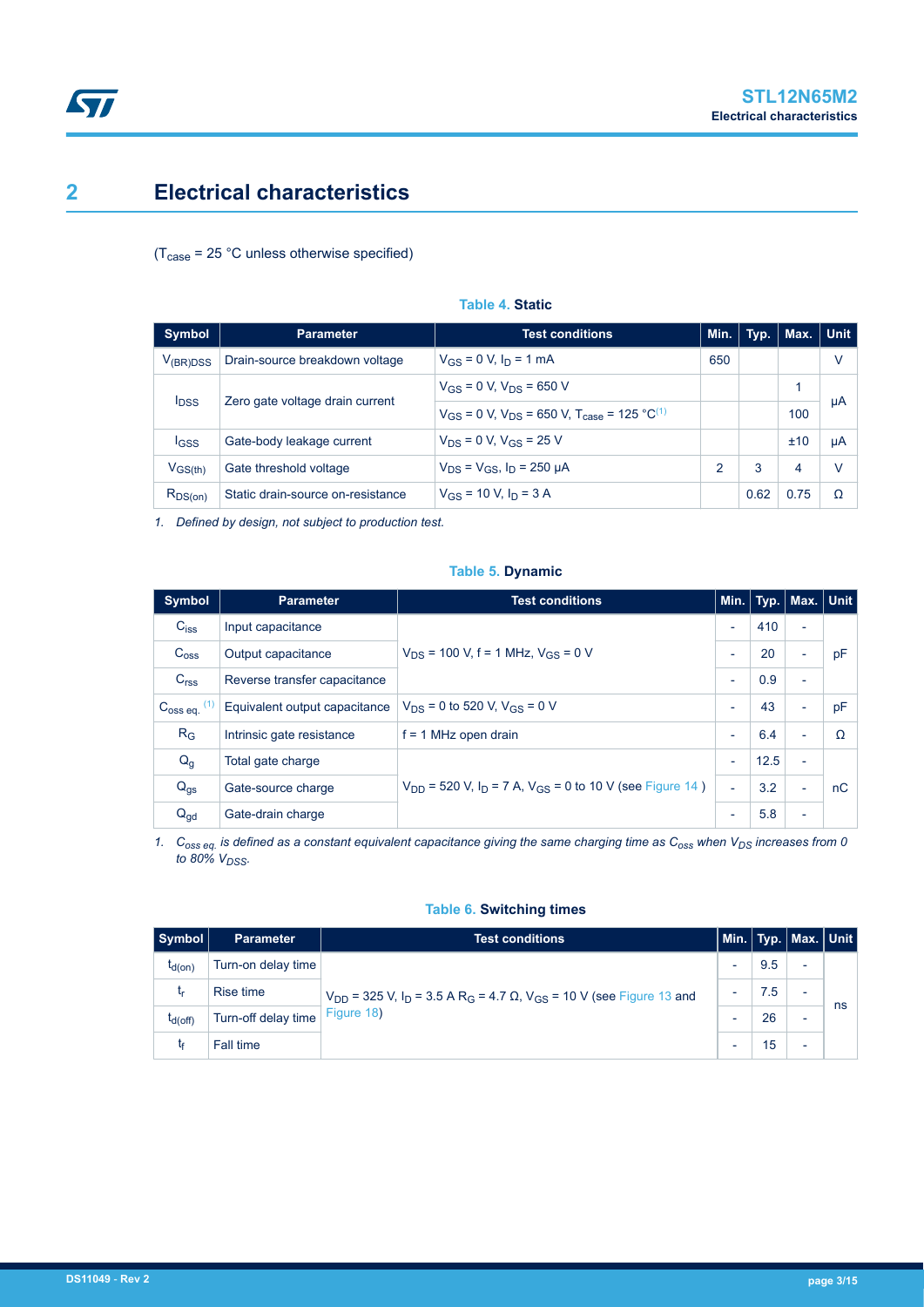#### **Table 7. Source-drain diode**

| Symbol                   | <b>Parameter</b>              | <b>Test conditions</b>                                                                               |                          |      | Min.   Typ.   Max. <u>  Unit_</u> |        |
|--------------------------|-------------------------------|------------------------------------------------------------------------------------------------------|--------------------------|------|-----------------------------------|--------|
| <sub>sD</sub>            | Source-drain current          |                                                                                                      | $\overline{\phantom{0}}$ |      | 5                                 | A      |
| $I_{SDM}$ <sup>(1)</sup> | Source-drain current (pulsed) |                                                                                                      | $\overline{\phantom{a}}$ |      | 20                                | A      |
| $V_{SD}$ <sup>(2)</sup>  | Forward on voltage            | $V_{GS} = 0$ V, $I_{SD} = 5$ A                                                                       | $\overline{\phantom{0}}$ |      | 1.6                               | $\vee$ |
| $t_{rr}$                 | Reverse recovery time         |                                                                                                      | $\overline{\phantom{0}}$ | 318  |                                   | ns     |
| $Q_{rr}$                 | Reverse recovery charge       | $I_{SD}$ = 7 A, di/dt = 100 A/µs, $V_{DD}$ = 60 V (see Figure 15)                                    |                          | 2.5  |                                   | μC     |
| <b>IRRM</b>              | Reverse recovery current      |                                                                                                      | $\overline{\phantom{a}}$ | 15.5 |                                   | A      |
| $t_{rr}$                 | Reverse recovery time         |                                                                                                      | ٠                        | 437  |                                   | ns     |
| $Q_{rr}$                 | Reverse recovery charge       | $I_{SD}$ = 7 A, di/dt = 100 A/µs, V <sub>DD</sub> = 60 V, T <sub>i</sub> = 150 °C<br>(see Figure 15) |                          | 3.2  |                                   | μC     |
| <b>IRRM</b>              | Reverse recovery current      |                                                                                                      |                          | 15   |                                   | A      |

*1. Pulse width is limited by safe operating area.*

*2. Pulse test: pulse duration = 300 µs, duty cycle 1.5%.*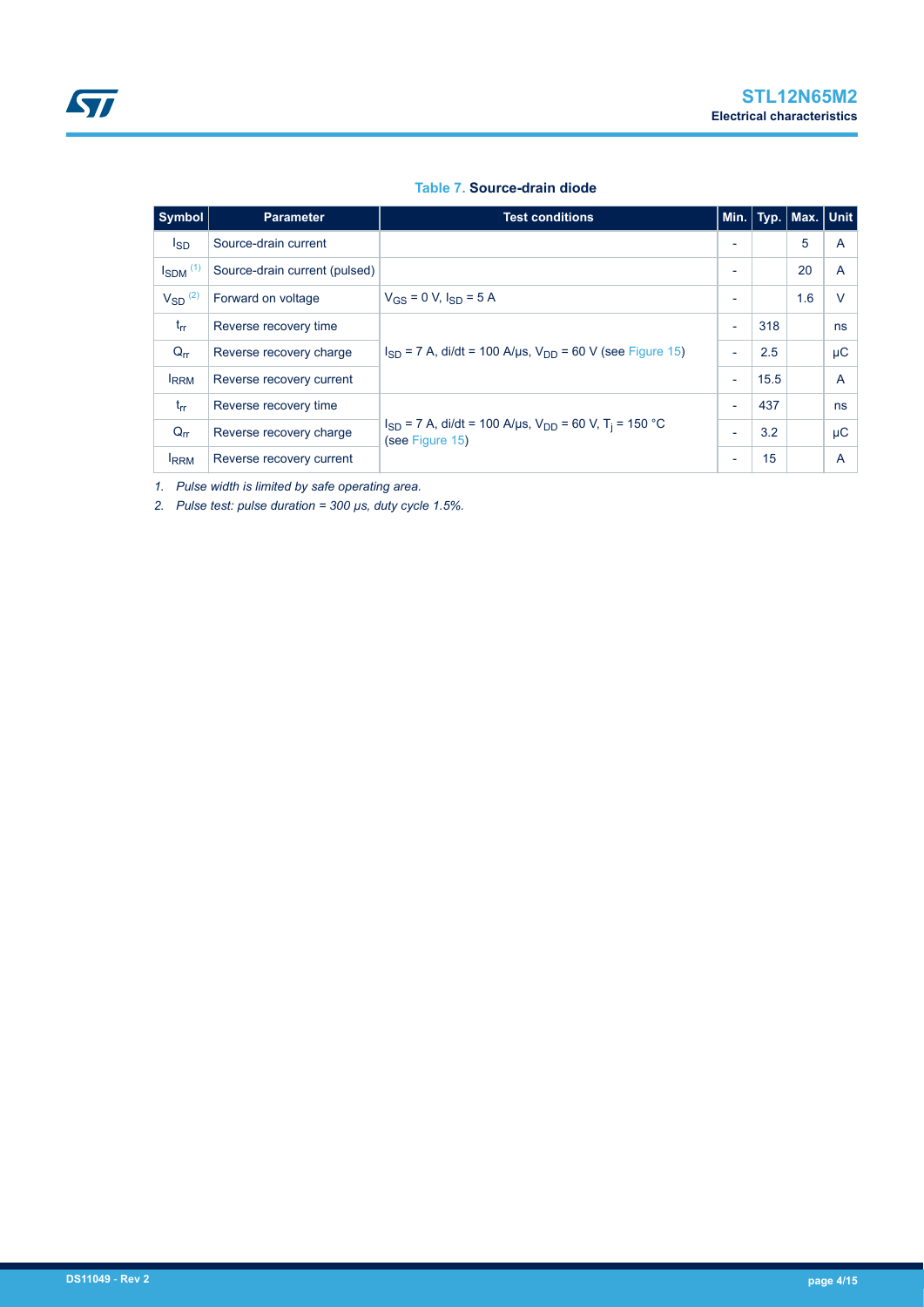## **2.1 Electrical characteristics (curves)**











<span id="page-4-0"></span>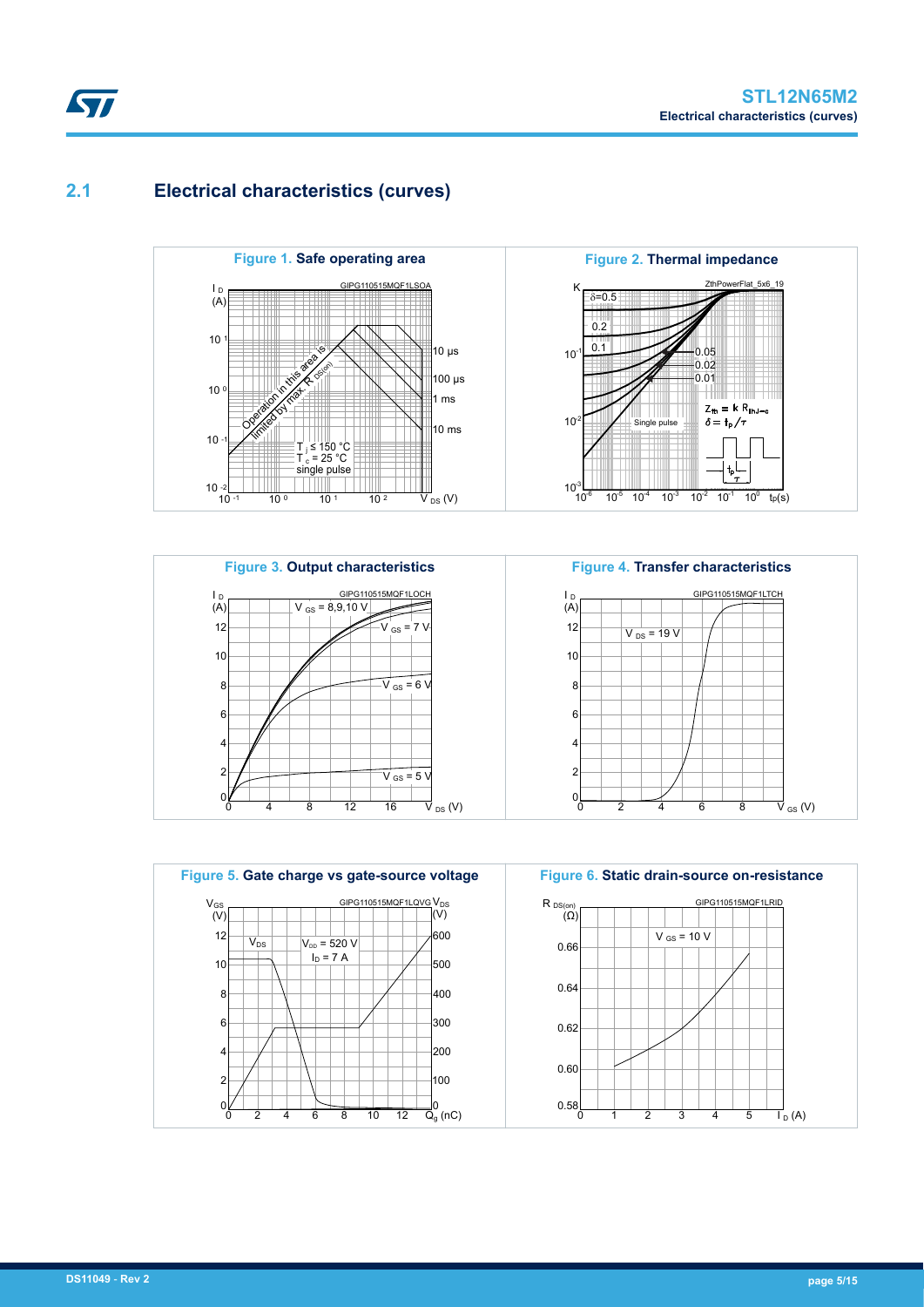





**STI**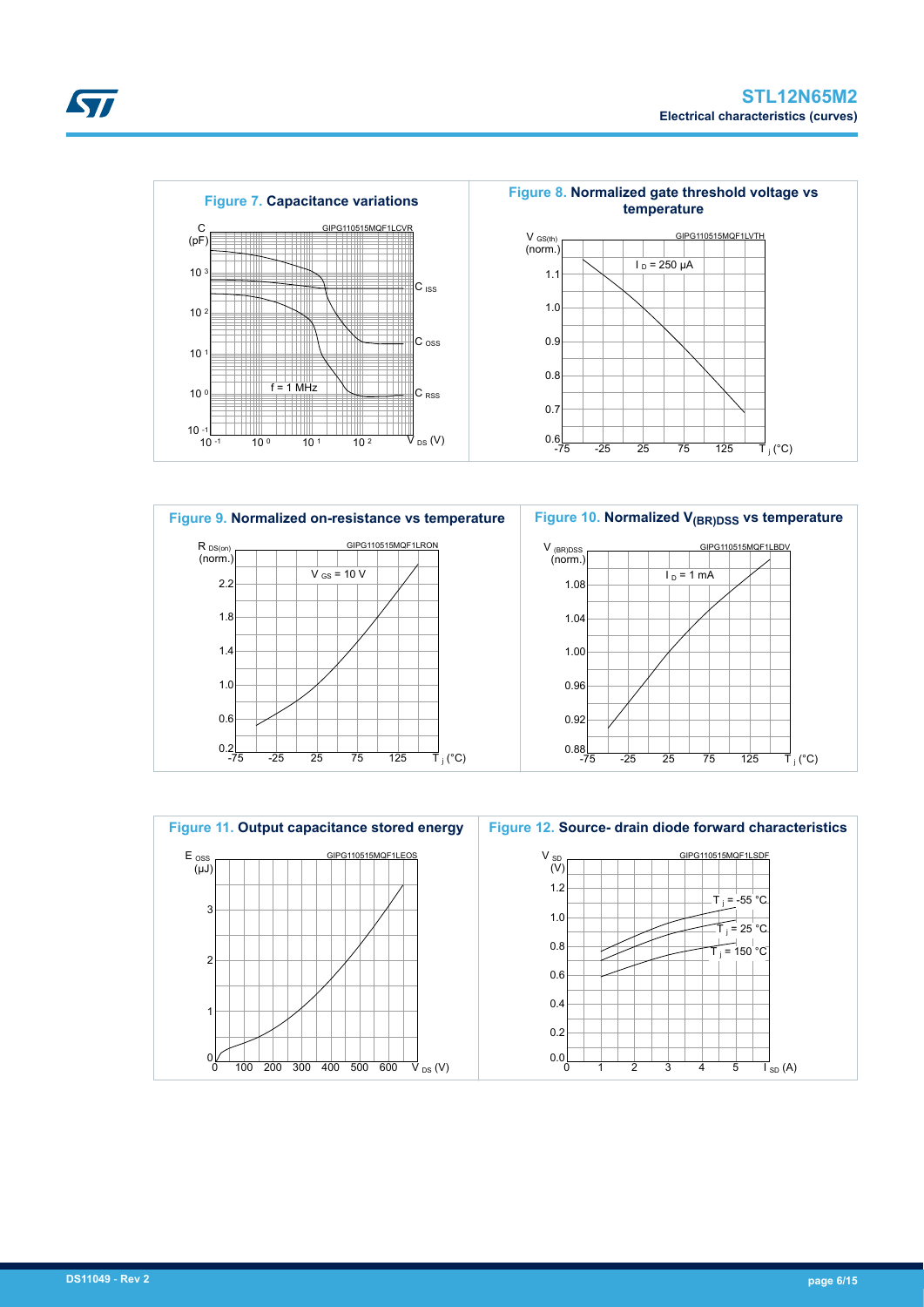<span id="page-6-0"></span>

## **3 Test circuits**











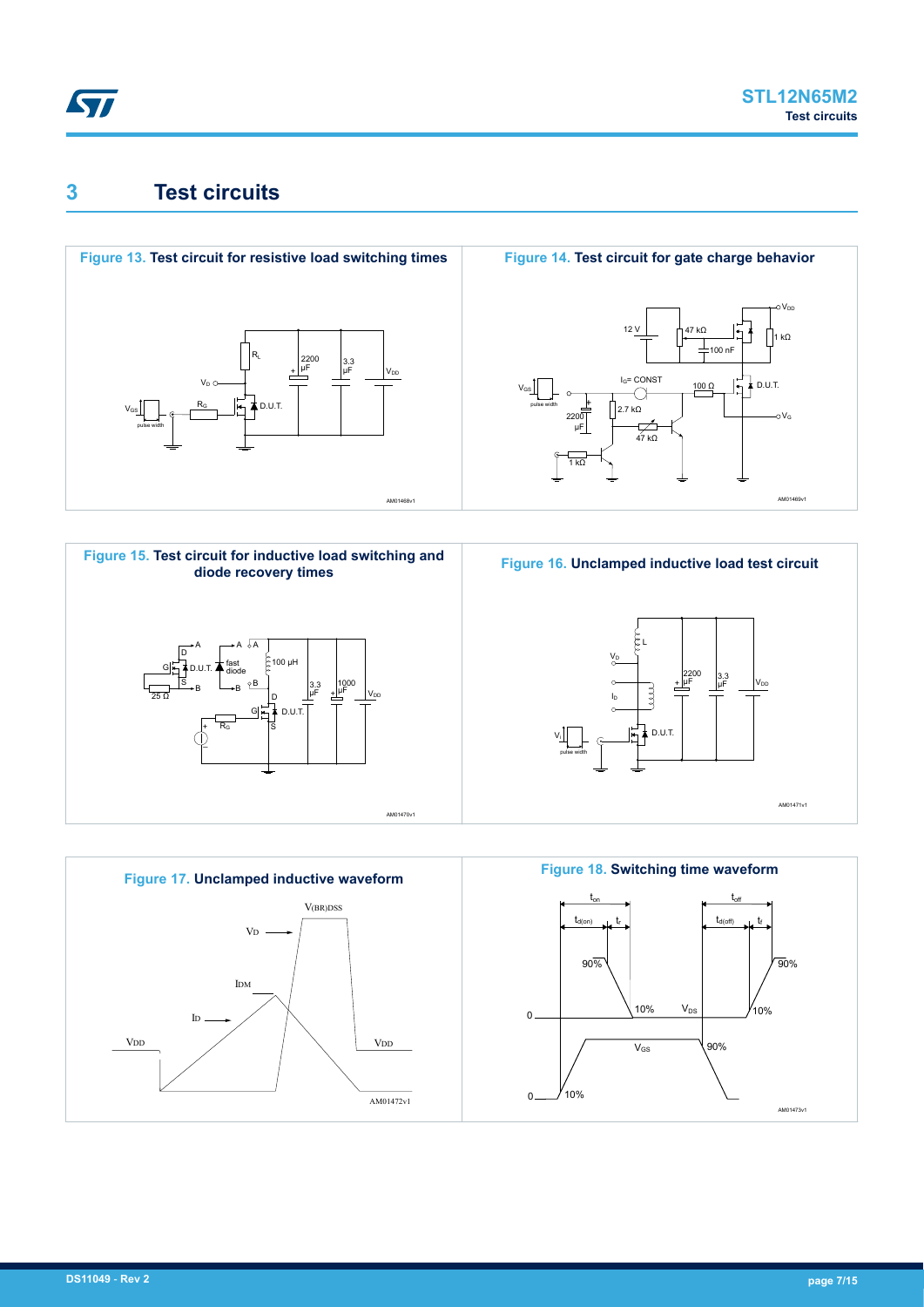# <span id="page-7-0"></span>**4 Package information**

In order to meet environmental requirements, ST offers these devices in different grades of [ECOPACK](https://www.st.com/ecopack) packages, depending on their level of environmental compliance. ECOPACK specifications, grade definitions and product status are available at: [www.st.com.](http://www.st.com) ECOPACK is an ST trademark.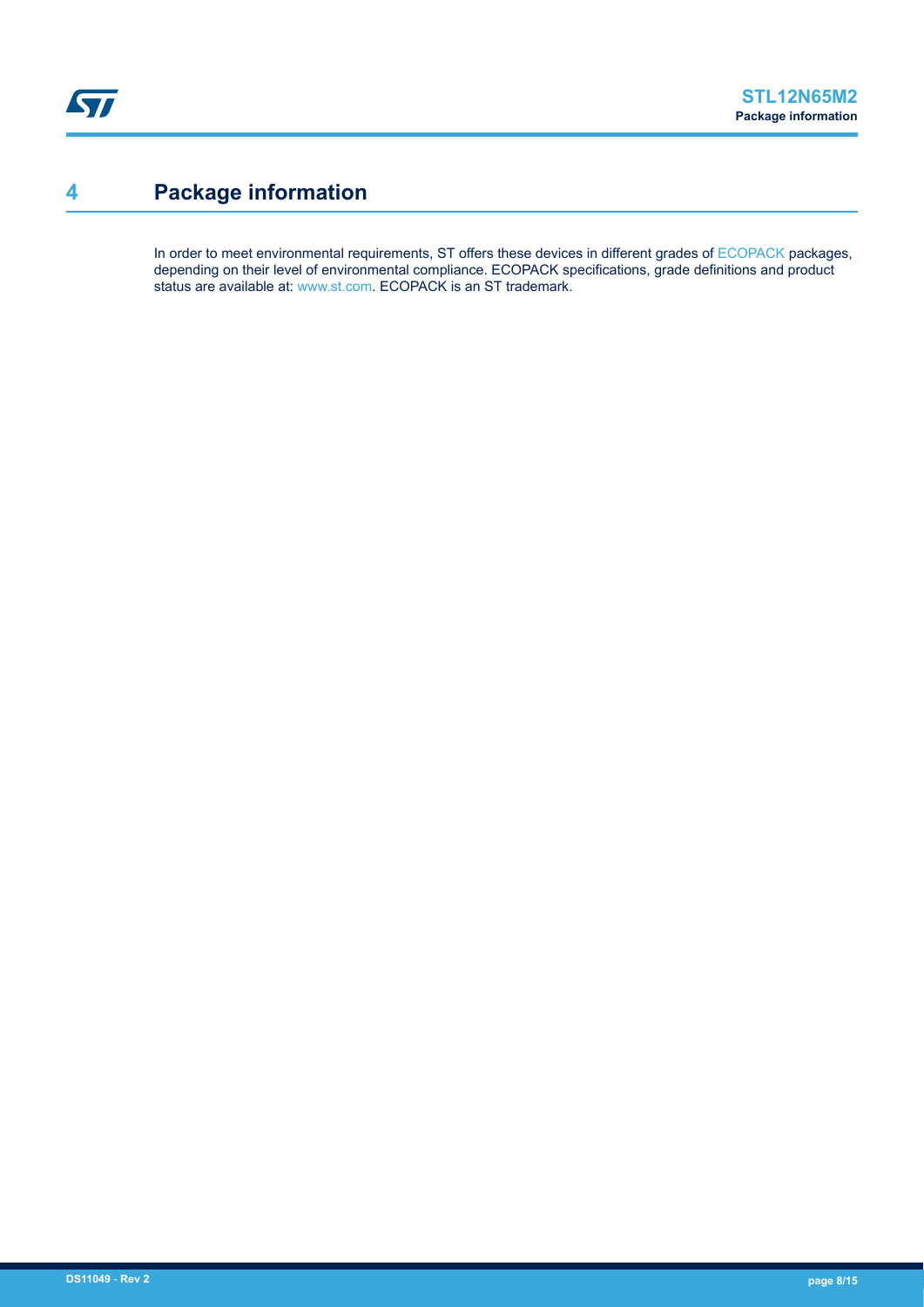## **4.1 PowerFLAT 5x6 HV package information**

ST



**Figure 19. PowerFLAT 5x6 HV package outline**

8368143\_Rev\_4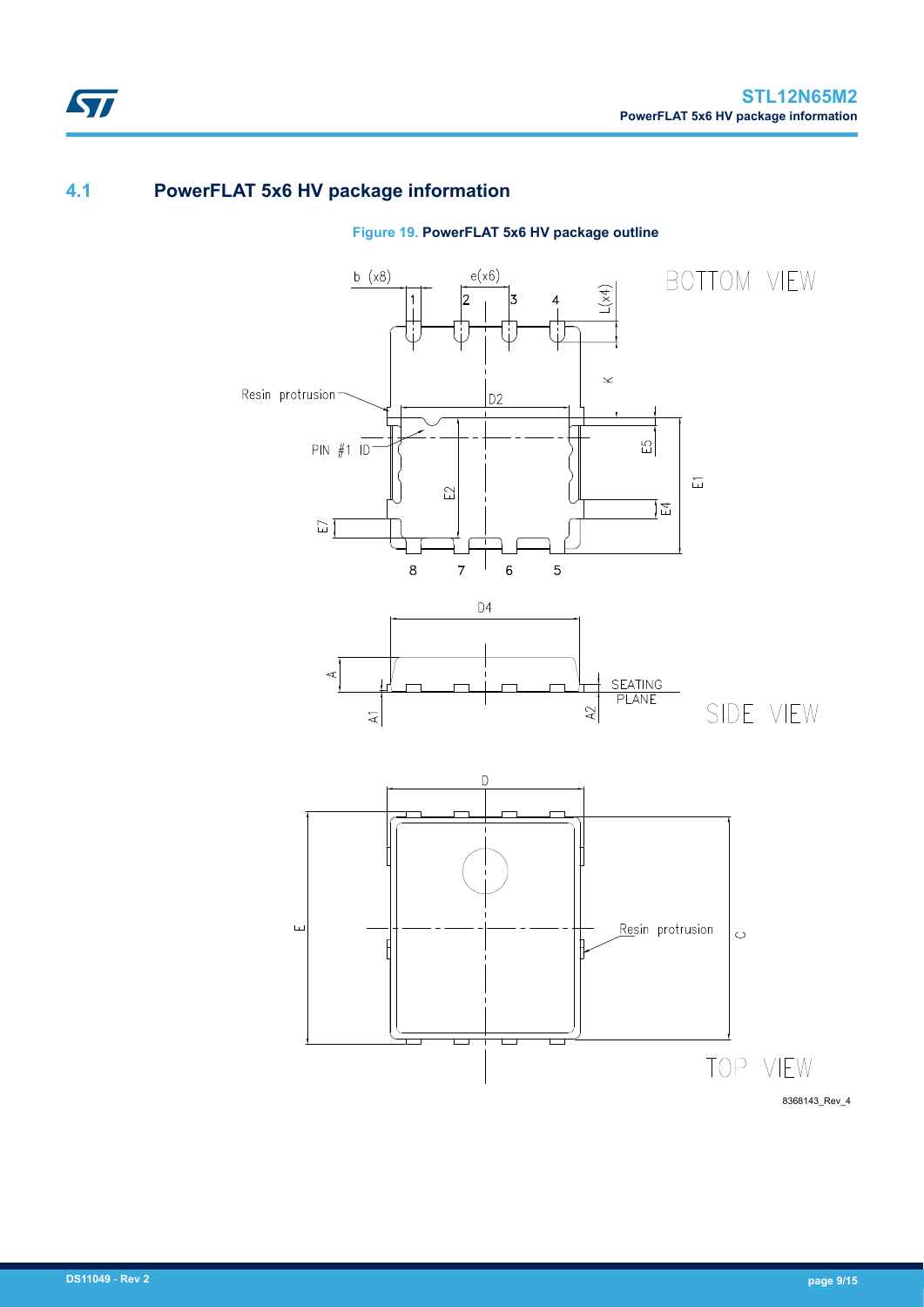<span id="page-9-0"></span>

| Dim.                              |      | $\mathop{\text{mm}}\nolimits$ |      |
|-----------------------------------|------|-------------------------------|------|
|                                   | Min. | Typ.                          | Max. |
| $\mathsf{A}$                      | 0.80 |                               | 1.00 |
| A1                                | 0.02 |                               | 0.05 |
| A2                                |      | 0.25                          |      |
| $\mathsf b$                       | 0.30 |                               | 0.50 |
| $\mathbf C$                       | 5.60 | 5.80                          | 6.00 |
| $\mathsf D$                       | 5.10 | 5.20                          | 5.30 |
| D <sub>2</sub>                    | 4.30 | 4.40                          | 4.50 |
| D <sub>4</sub>                    | 4.60 | 4.80                          | 5.00 |
| E                                 | 6.05 | 6.15                          | 6.25 |
| E <sub>1</sub>                    | 3.50 | 3.60                          | 3.70 |
| E2                                | 3.10 | 3.20                          | 3.30 |
| E4                                | 0.40 | 0.50                          | 0.60 |
| E <sub>5</sub>                    | 0.10 | 0.20                          | 0.30 |
| E7                                | 0.40 | 0.50                          | 0.60 |
| $\mathsf{e}% _{t}\left( t\right)$ |      | 1.27                          |      |
| L                                 | 0.50 | 0.55                          | 0.60 |
| K                                 | 1.90 | 2.00                          | 2.10 |

#### **Table 8. PowerFLAT 5x6 HV mechanical data**



### **Figure 20. PowerFLAT™ 5x6 HV recommended footprint (dimensions are in mm)**

8368143\_Rev\_4\_footprint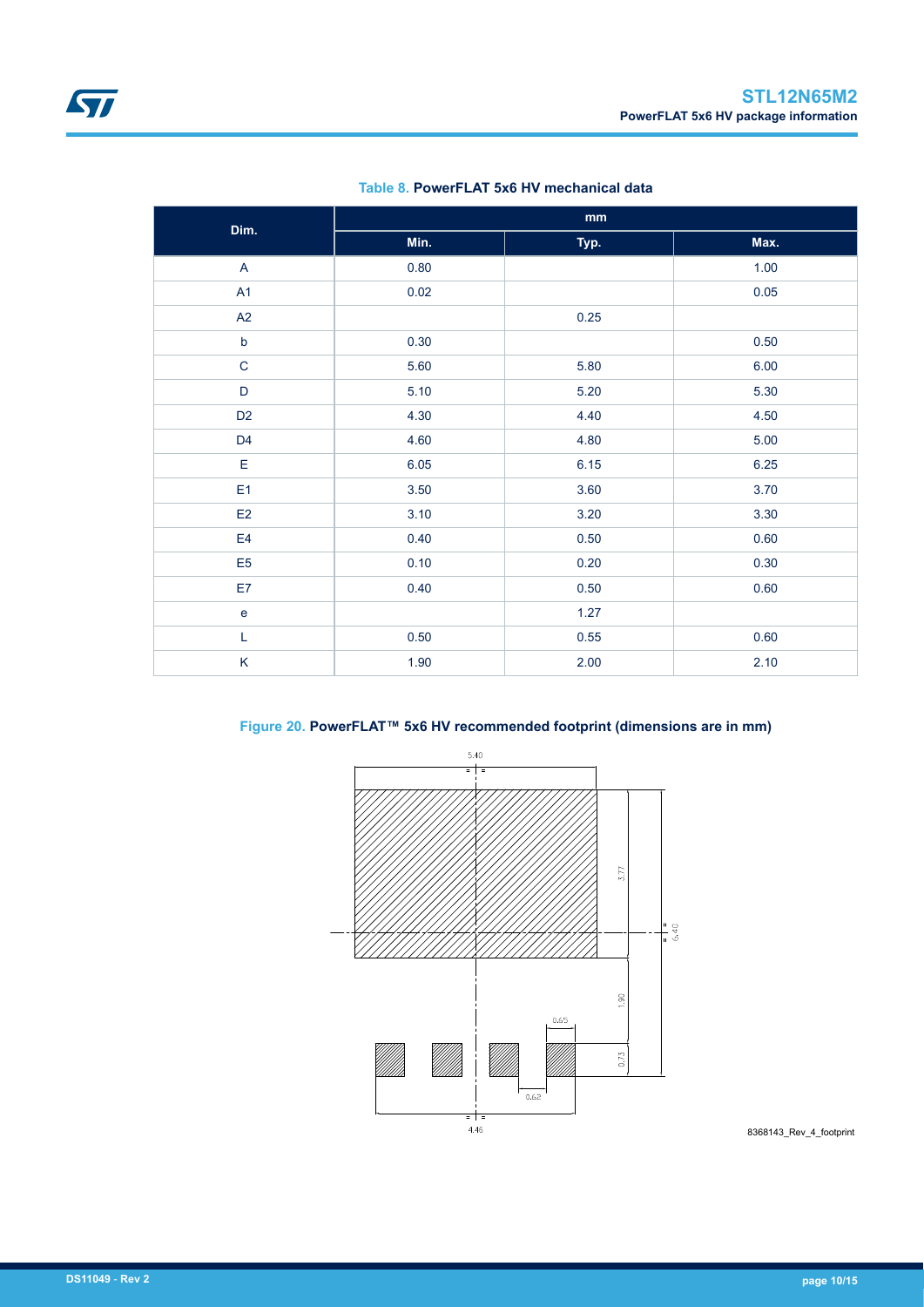## **4.2 PowerFLAT 5x6 packing information**

### **Figure 21. PowerFLAT 5x6 tape (dimensions are in mm)**



ST

SECTION Y-Y

| Ao | 6.30<br>0.1 |
|----|-------------|
| Bo | 5.30<br>0.1 |
| Ko | 1.20<br>0.1 |
|    | 5.50<br>0.1 |
|    | 8.00<br>0.1 |
|    | 12.00<br>.3 |



- (I) Measured from centreline of sprocket hole to centreline of pocket.
- (II) Cumulative tolerance of 10 sprocket holes is ±0.20.
- (III) Measured from centreline of sprocket hole to centreline of pocket

Base and bulk quantity 3000 pcs All dimensions are in millimeters

8234350\_Tape\_rev\_C

#### **Figure 22. PowerFLAT 5x6 package orientation in carrier tape**

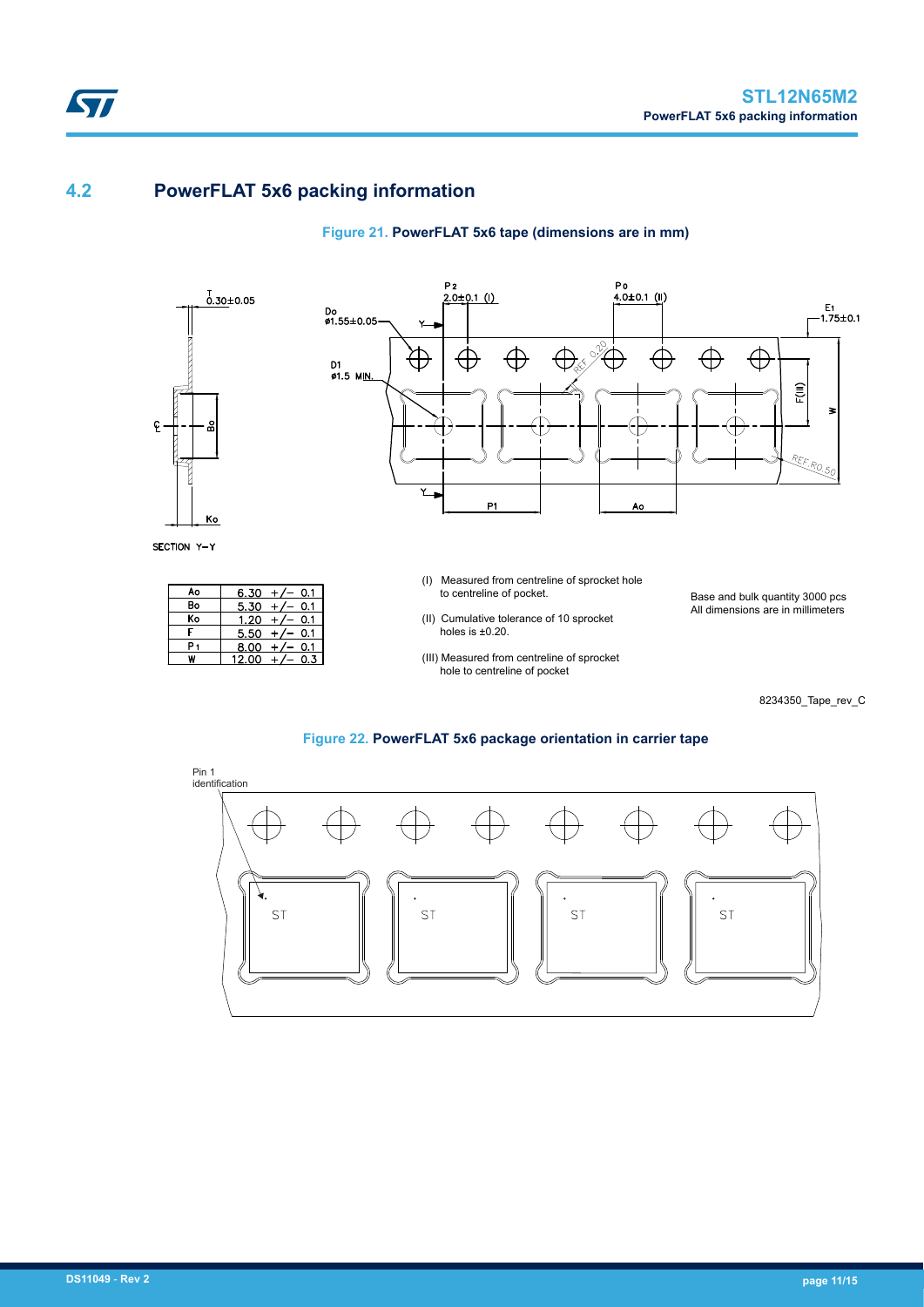### **Figure 23. PowerFLAT 5x6 reel**



8234350\_Reel\_rev\_C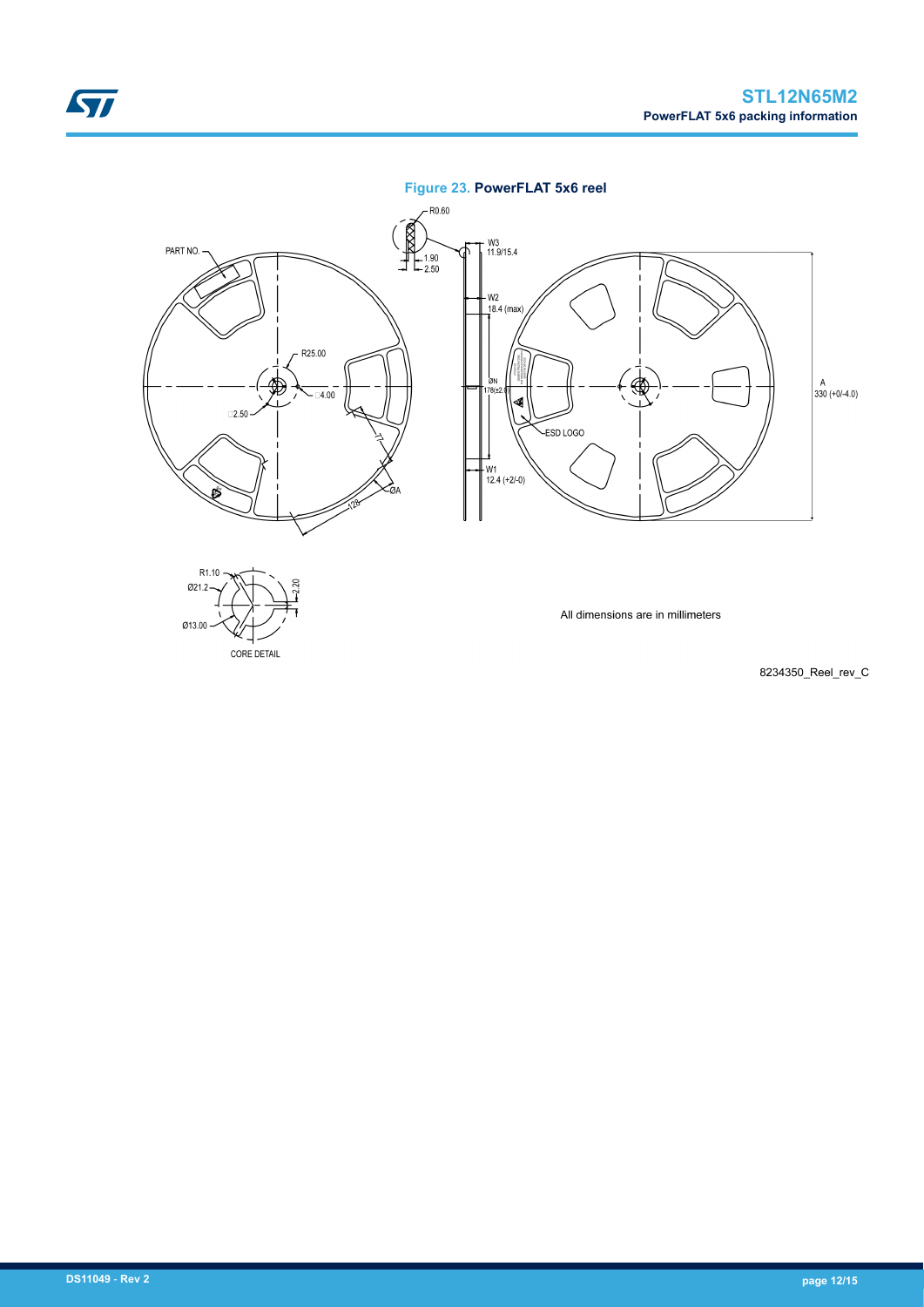# <span id="page-12-0"></span>**Revision history**

### **Table 9. Document revision history**

| <b>Revision</b><br><b>Date</b> |  | <b>Changes</b>                  |
|--------------------------------|--|---------------------------------|
| 11-May-2015                    |  | First release.                  |
| 20-Jun-2019                    |  | Updated Section 1 and Section 2 |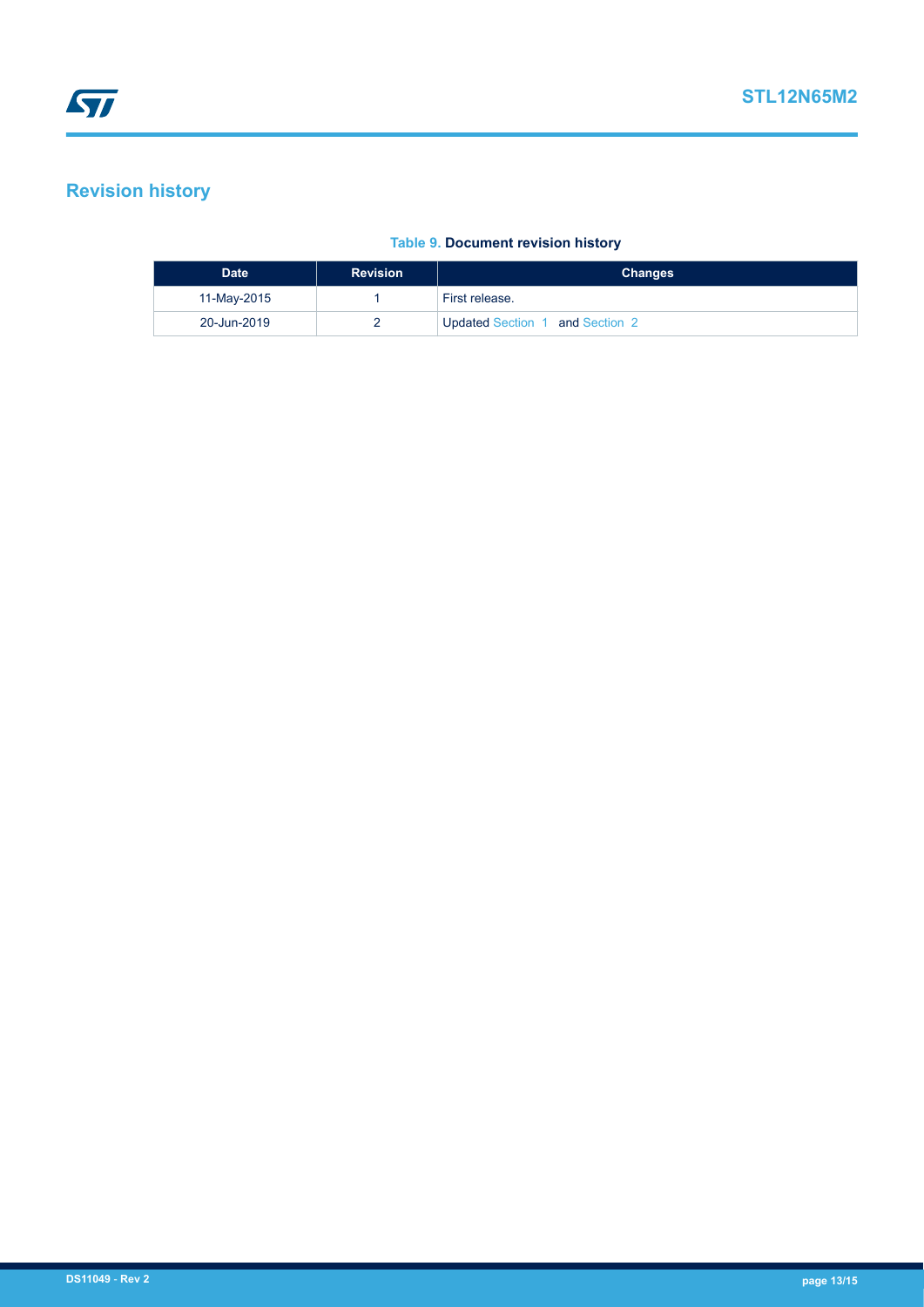## **Contents**

| 2 <sup>7</sup>          |  |  |  |  |
|-------------------------|--|--|--|--|
|                         |  |  |  |  |
| 3 <sup>1</sup>          |  |  |  |  |
| $\overline{\mathbf{4}}$ |  |  |  |  |
|                         |  |  |  |  |
|                         |  |  |  |  |
|                         |  |  |  |  |